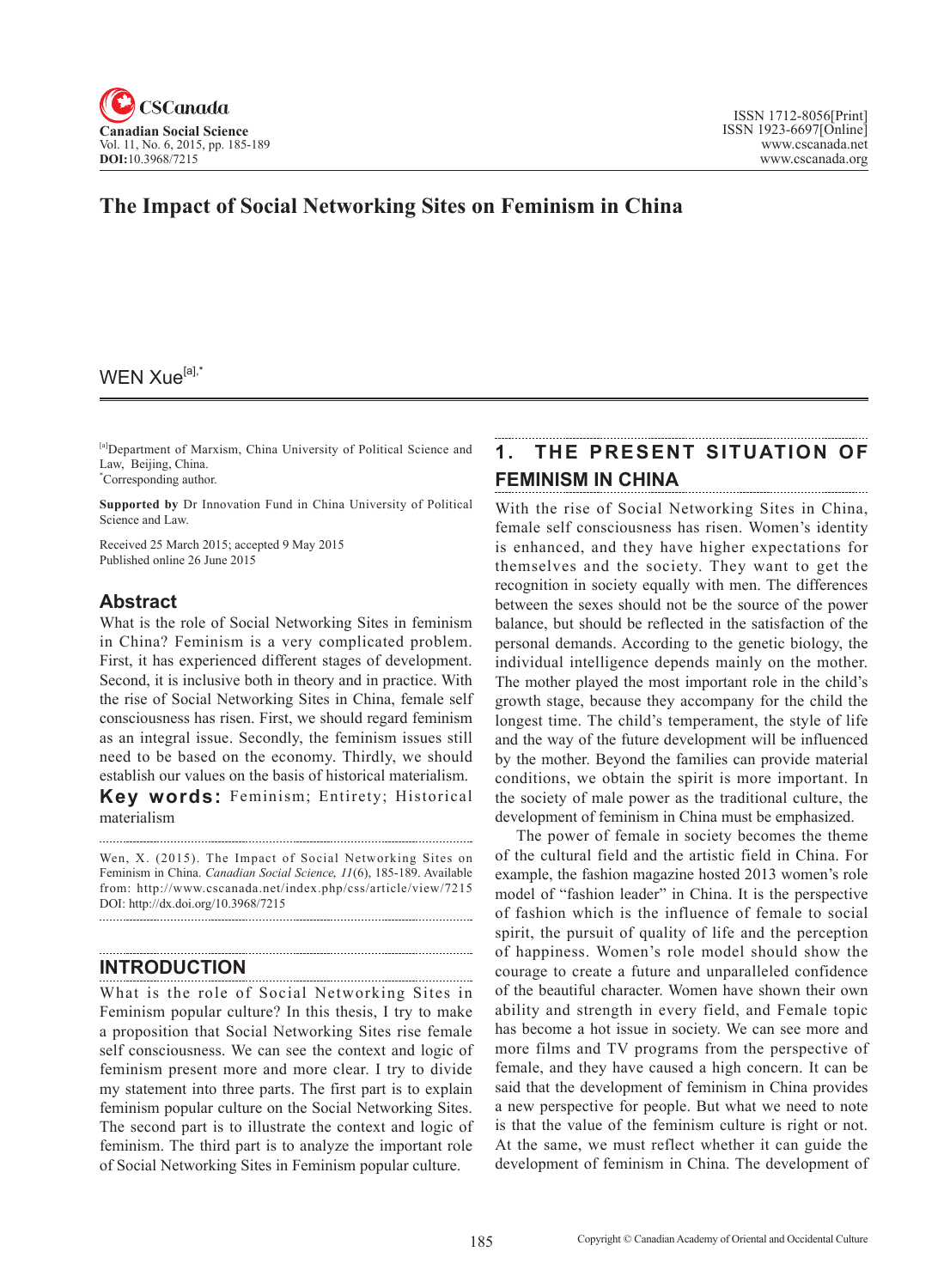feminism in China starts late, and is influenced by the theory and movement of the modern feminism, so there are some problems we must to resolve. We should clarify the development of feminism and guide the development of this trend according to China's reality.

#### **2. THE DEVELOPMENT STAGE OF FEMINISM**

Development of the suppression of women at about 8,000 years ago, duration in the stone age, plow tillage agriculture instead of the hoe planting agriculture and as the main mode of production of hunting and harvesting of plants. The word "feminism" became a vocabulary in French language from 1837. "Robert dictionary" in French defined feminism as that advocating women's role and rights in society. Since the notion of feminism rise in France, the action of expanding the role and the rights of women in society has been followed. For the feminism, the supremacy of the male is not only superiority, but also a kind of system. This system is openly, or cleverly using it can dominate all system and ideology, such as legal, political, economic, moral, science, medicine, fashion, culture, education and the mass media to show man for woman's superior position. The feminism issue is a very complicated problem. First, from the point of view of its origin, its production was born in the 18th century, after the two stages of liberal feminism and radical feminism, to the development of modern feminism. In the period of liberalism feminism, the female of the major capitalist countries in the west gets the right to vote. In the radical feminism stage, the capitalist countries rise of men and women equal pay for equal work, moral concept of equality of men and women as the target movement. Postmodern feminism by modern theory against grand narrative theory which was opposed to the macroscopic theoretical system of everything to the law of development of human society, the idea spread, the local micro theory, and focus on the right to speak. The feminism wave related to the field of culture and ideology. Still, the situation of the suppression of women is not of capitalism, and women's movement is earlier than capitalism. During the middle Neolithic, the balance between man and nature, man and man was broken, and the division of labor between the sexes was not dependent on the exploitation of the division of labor was also broken. From this time, the situation of women was getting worse and worse. Feminism thought was developed with the appearance of the Renaissance. Capitalism had deepened the oppression of women. When Europe's influence stretched to the rest of the world, the military force was a factor in European civilization. Wealth concentrated on Europe and made other regions (Asia, Africa), etc., to become needy, coupled with the trafficking of slaves, and quickly worsened the situation of Asian or African women. The

situation in the West had not been improved, and women workers were excluded from the same trade. Although capitalism is not a woman's full condition of oppression, it has worsened the situation of women. Second, the feminism theory is both theoretically and practically inclusive. One of the constant features of the feminism action is the struggle for peace. They believe that if not through the unfair social things struggle, the struggle for peace is invalid, because social and international unfair is the cause of civil war and international war. The feminism movements have the whole horizon. For example, in July 1985 sponsored by the United Nations, non-governmental women's organizations in Nairobi, Kenya held "International Forum". African women accused foreign power on the continent new colonial rule. They also often support environmental issues, homosexuality, and ethnic issues. All that belong to humanity belongs to the range of feminism.

At present, China is in the stage of post modernist feminism. The fragmentation of social development makes people start to pay attention to individual and culture. The postmodern feminism tries to deconstruct the discourse power of male hegemony as the key to eliminate the inequality between the sexes. In the traditional culture, male discourse is the cornerstone of the construction of culture, the male has been the master of the culture, while the female is in the aphasia state. The ideological discourse can be traced back to Plato and Aristotle. The women tied to housework service, excluded from public life and the rationality and objectivity of the sound. In the first two stages of the development of feminism, Marxism acted as a powerful weapon for women to fight for the right. The postmodern feminism stage is the deconstruction of the Marxism. It holds that the Marx's class theory ignored the importance of female liberation. In fact, although Marx did not have a special writing to feminism ideas, but Marx's class theory has analyzed the reasons for women in the capitalist society are treated by unequal treatment. He believes that the root cause of the oppression of women is private ownership, and the nature of oppression is caused by the class opposition. In the "critique of Hagel's philosophy", when Marx discussed the relationship between state and citizen, he pays attention to the relationship between the sexes. "Men and women constitute the same class, the same nature - the essence of man." (Marx & Engels, 1975, p.355) In "sacred family" in Chapter 8, "exposing the secret of women's liberation, or Louisa – Morel", Marx of women's liberation are devoted. Insult women civilization is not only the essential characteristics and brutal nature, the only difference is that: "savage in the simple form committed sins, civilization is assigned to complex, ambiguous and two sides, the hypocrisy of form... For women to be slaves to this thing, the man himself is better than anyone should be punished." (Ibid., p.105) This shows that the liberation of women is never isolated, but is integrated with the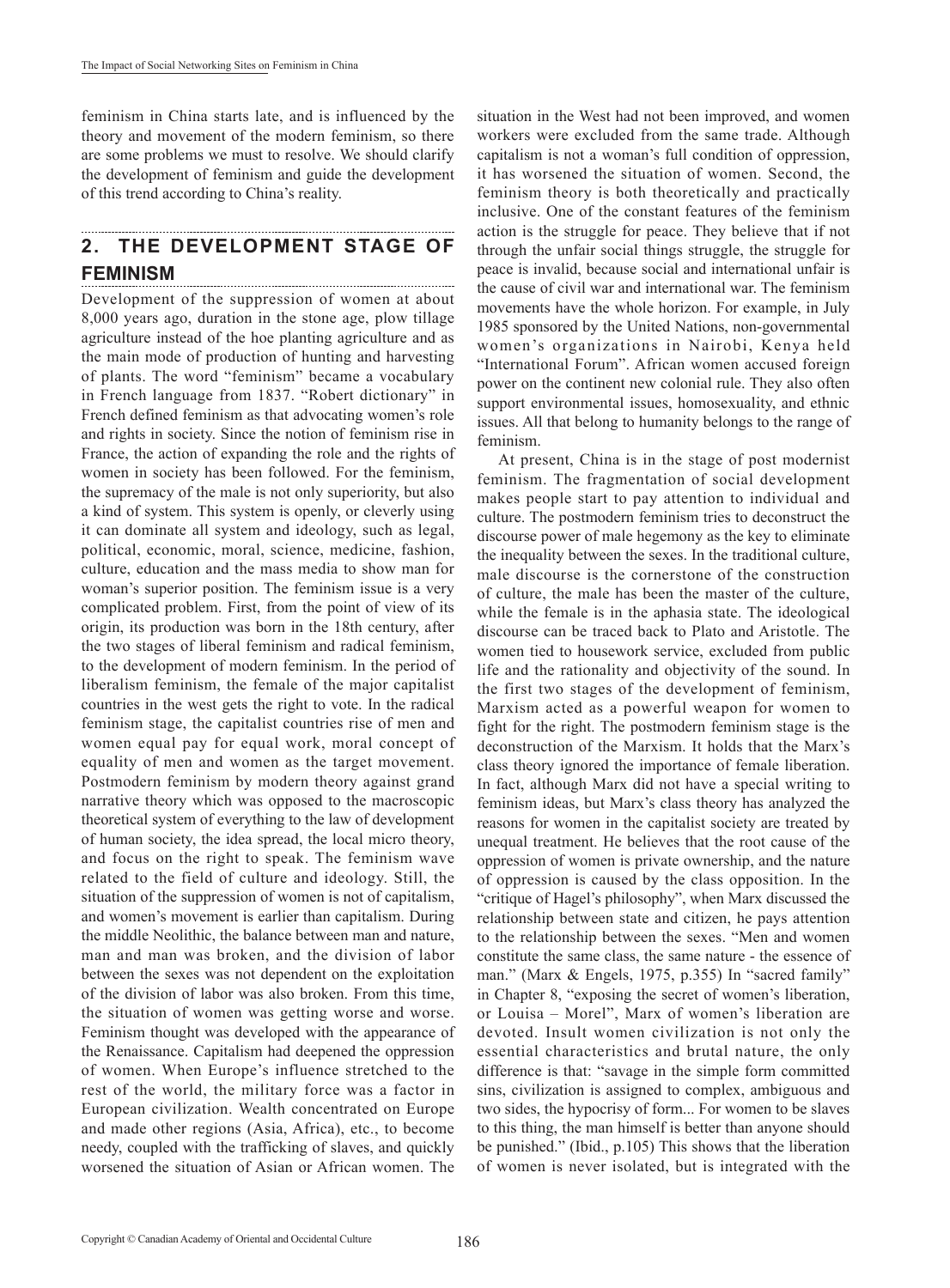liberation of human beings. The German Ideology is the important to deepen the liberation of women, and the socialist society is the society that men and women get the full and free development. From the perspective of historical materialism, Marx analyzes the causes of female oppression through the study of relationship between family relationship, person and person, relationship between parents and children. The class theory of Marx was related to the sharp class relationship. At present, Class contradiction is no longer the central conflict, with environmental problems appearing in the development of globalization, women's issues such as postmodern social problems emerge in endlessly. So we should face up to these problems in the historical materialism foundation.

# **3. POST MODERNIST FEMINISM FROM THE PERSPECTIVE OF MARXISM**

The combination of postmodern feminism and Marxism does not mean the path of post-Marxism feminism. If feminism developed to the post-modern feminism stage is objective necessity, then how to guide its development is subjective choice. The postmodern feminism and the post-Marxism feminism are two distinct concepts. Post-Marxism feminism is critical to the philosophy of Marxism, which holds that Marxism is male power centralism. Heidi Hartmann once said

Although early Marxism realized that the women were exploited, they did not pay attention to the differences between men and women under the capitalist system. They did not pay attention to the issue of feminism, that is, how and why the oppressed become a woman.(Sim, 1988, p.158)

In the view of the Post-Marxism feminism, Marx simply regarded women as a class problem and had never been stressed as an important issue. The feminism of the Post-Marxism feminism does not agree with the view that the capitalist system makes the women in the subordinate status of oppression. Instead, it believes that man is the source of oppression. It opposes the emphasis on gender differences because "gender differences are helpful in maintaining the status of male domination." (Kinnon, 1988, p.3) The female is not the natural product, but the culture mold, this kind is the masculine value manifestation. Foucault in "discipline and punish", pointed out that the barracks, schools, prisons, factories, hospitals and other institutions are using various rules control, invades the body of disciplinary institution, the purpose of which is to create "tame" body. Based on Foucault's inspiration, the Post-Marxism feminism believes that the unique physical form of female is also the product of the discipline. The female posture, the appearance, the physique, the attire, the makings, the manner, the diet custom, the manner and so on are all kinds of discipline practice result. The power of discipline penetration in every corner of the society, the lives of women in the framework of male chauvinism, and even aesthetic are not out of their subject feelings, popular for women of diet, health, fashion, cosmetic, health, beauty, make-up and so on, carrying out invariably female acclimation of intention. Although the Post-Marxism feminism has its positive side, as its own creed: it is essential to explain the discipline practice and the training power of the female. So it does not do it themselves. Deconstruction is not beneficial for the development of feminism, but feminism is pushed into the wrong path, because it did not make the right position for women. The Post-Marxism feminism not only wants to structure the male center, but also to the deconstruction of all the female characters, such as the hatred of the men and the hostility to the female characters. Its extreme behavior has caused the majority of women in the West dissatisfaction. Hof Sommers Christina's research points out, "Today, there are more than 70% of women in American who refused feminist label, to a large extent because the label was occupied by those who deny the femininity. Although the Post-Marxism feminism seems radical, it is only the pursuit of their own personality, this radicalism just to hope that women can have power as men. It is not really concerned about the fate of women, but that the extreme liberation of personality means the complete liberation of women. The goal is even to make women more like men. This trend also began to affect the contemporary Chinese society. Currently popular network culture reflects women's dislike of their own characteristics, they tend to male characteristics of their own pride, and the proud just reflects the deep-rooted patriarchal ideology. By many women's consciousness, the male characteristic is a kind of outstanding character compared with the female characteristic. In fact, resolute, frank character does not only belong to men, they are excellent character belongs to the whole mankind. The reason why men and women are different is not from nature, but because of the different education of the sexes. Women could not exceed the secondary status of her family, work and society. Thus, the dominant position of man in the role of the political economy and the formation of the subsidiary status of women in the housework becomes a fact. Therefore, if feminism wants to change this system, it must jump out of the role and framework in the economy and culture. It is imperative that the development of feminism is guided by Marxism.

First, we must regard the feminism issue as a global issue. This involves the philosophy of "personality", which means that there is no discrimination between men and women, and that there is no discrimination between different classes and races; there is no discrimination between different classes or groups, and that means non discrimination against women. Therefore, the feminism issue cannot be divorced from the problem of class and race. At present, the class problem is not a major problem, but it does not mean that it does not exist. The complexity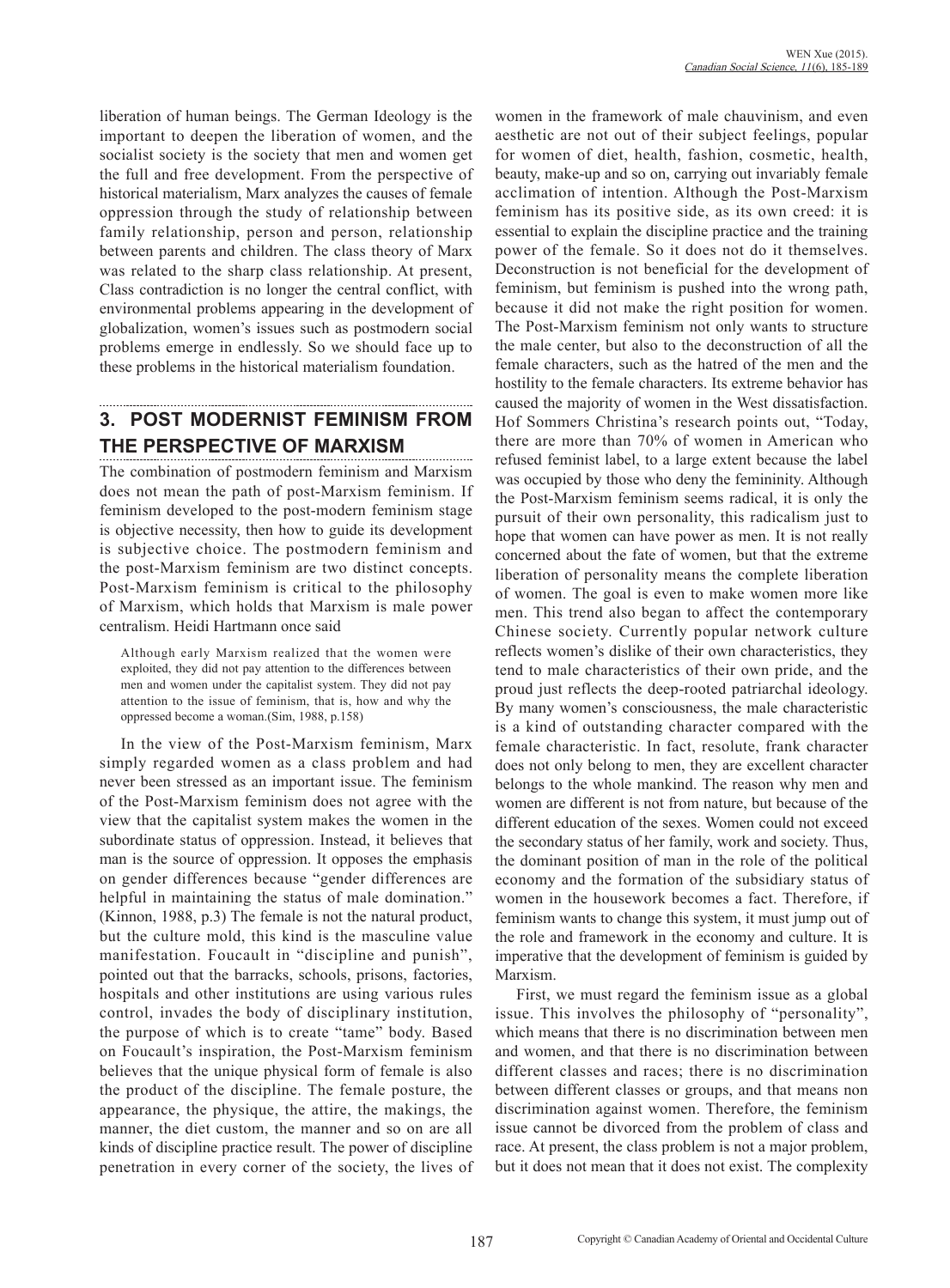of all feminism movements is that women belonging to feminist movements are of different class and race or have different sexual preferences. The phenomenon of this contradiction has been planted in the last centuries, while the women's exposure to the environment has not been deeply eliminated. In fact, women have some inferior class in society, they support or promote the struggle first of all in order to obtain bread and love, and then ask women's right. Some women belong to the ruling class, even though they feel the male law is deprived of female rights under this situation, but they are not necessarily united with the inferior class women. This is the difficulty of the Western feminism movements for centuries. To resolve these contradictions, feminism must pay more attention to the problem of pluralism.

Secondly, feminist issues still need to be based on the economy. From the distinction between the public sphere and private sphere, women are oppressed by different economics. Beauvior in the "secondary" pointed out, the differences between male and female are given, and on the right is not equal. This difference does not necessarily produce a class system itself, but the process of the reproduction of these differences generated the class system. Male power is based on the male to female labor control as its material basis. Men don't let women approach basic productive resources and restrict women's gender patterns to maintain this control. Men controls women's labor, and allow them to serve men through many personal and sexual ways, and raise children. Male employers and workers in women excluded from the male label affixed to a post, their own considerations are in order to maintain gender differences and to keep men in all areas of privilege. The family division of labor means that women choose to attend to housework and raise children, and this is all her business. The division of labor causes the families to distribute injustice, which leads to the labor that women pay for the family. At the same time, the family will restrict women in traditional roles and subsidiary economic, men in the family enjoy different in women's rights, and has decided to work, leisure and consumption of power, also has the authority to violence in the family.

Finally, the development of feminism needs to change the values. Feminism has been confined to a specific role frame in the society of male civilization. Female character traits and physiological characteristics was seen as women were in a weak position of the root causes, so female cast aside their own qualities, hope to have the personality traits of men. This kind of values should need to change, although breaking a traditional culture idea is very difficult. We should see that a certain trait is not exclusive to men or women, but a result of the innate and acquired environment. With the rise of network culture, people in a kaleidoscope of sights of the world, so with the help of network change people's value concept is imperative. Women to be creative and not say that women have no right to become spouses and mothers, but that they cannot be limited to these roles, to the instilled the notion of a so-called "characteristic of women" as an excuse, and prohibited from engaging in other roles. This value not only men to remember, women also must keep in mind.

The emergence and development of feminism in Social Networking Sites is not only the opportunity for the development of feminism but also the challenge. In the propaganda of feminism culture, we must also see that this is a complicated social problem. Because the weak status of women comes from the change in production mode, if we can't solve the problems women in the economy, then the feminism movements will not have any breakthrough. Contemporary society is in phase with the variation of the rapid development of culture. Maybe we should put all the values and norms of civilization all men upside down is the right path. The future and the development of feminism depend on whether the historical materialism is the basis and pays more attention to multicultural issues. The development of Postmodern Theory contributed to the awakening of feminism consciousness in the world, while the combination of feminism and Marxism pushed the change of global economy, politics and culture. Heterogeneity, difference and micro politics are emphasized in the west, and it can directly promote the realization of the feminism target or other radical political plan. Women gathered in the "political identity" and "differences in politics" to clarify their own special needs and interests. Relative to the feminism consciousness in the dominant development of foreign, the Chinese feminism consciousness began to show a subtle development of the implicit. With the development of the media and the network, the feminism consciousness of the mass begins to awaken. From the female to male character praise can get a glimpse of the general. Therefore, how to guide the development of feminism in China is very important.

### **CONCLUSION**

Starting from the distinction between public domain and private field, the temperament and character of man and woman are distinguished, and women's family life requires that they have intuition, emotion and special temperament. From the moral sentiments, the woman's moral standard, value and morality are the concern and responsibility. Men's public society requires that they have the qualities of reason, justice and non-affection. From the moral sentiments, man's moral standard, value and morality are just and right. From the relationship between caring ethics and justice ethics, the man is concerned with the "justice and power", while the woman is concerned with "love and interpersonal relationship." Women pay more attention to how to protect social relations. The caring theory mainly through three aspects: first, the moral